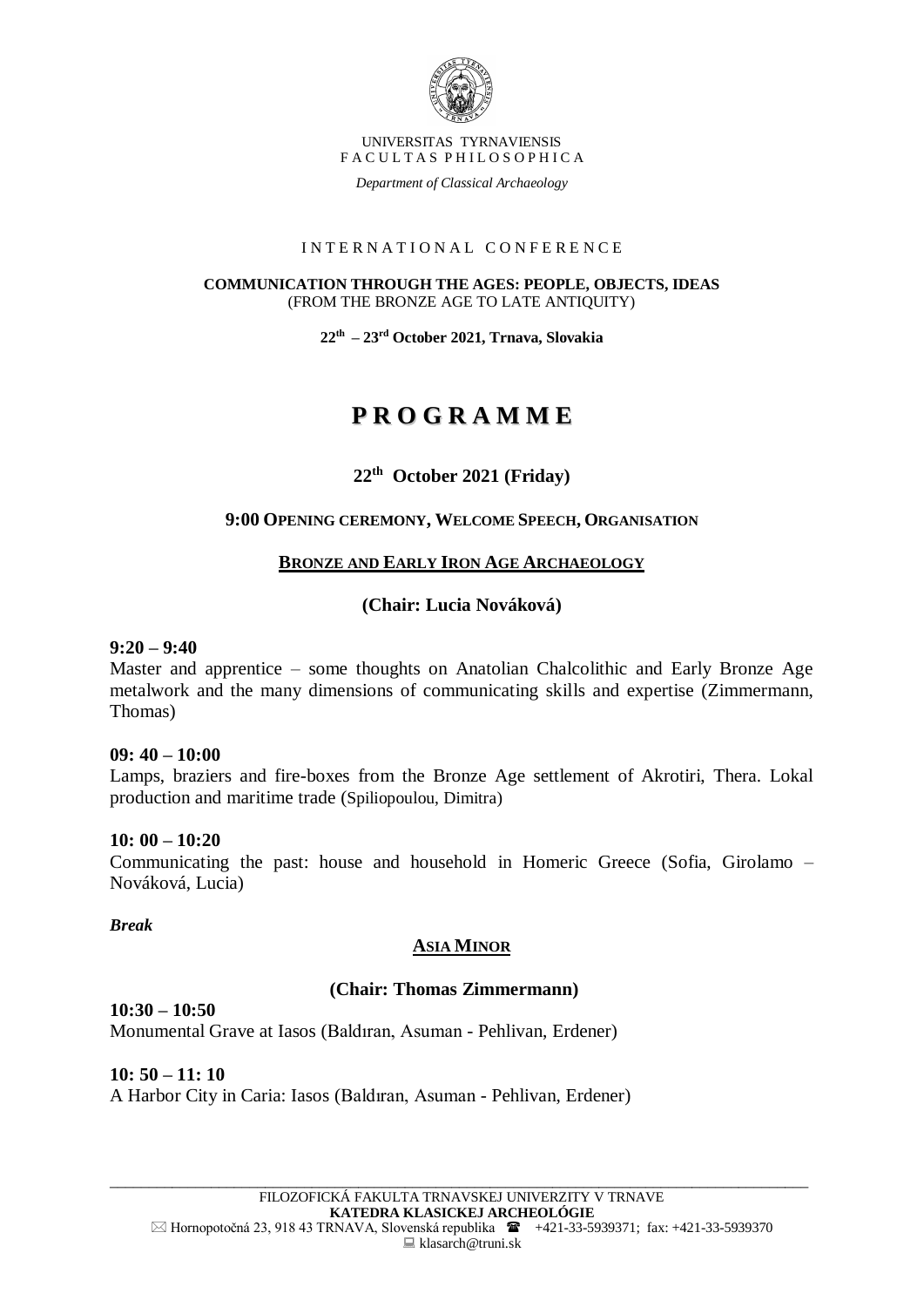

*Department of Classical Archaeology*

**11: 10 – 11:30**

Evaluation of a commercial shop-workshop (Place 3/Room 3) on the Knidos Harbor Street (Songül, Sözel – Kadriye, Merve Selek – Simge, Yağmur Kılınç)

# **11:30 – 11:50**

Two Roman Period Vaulted Grave of the Knidos Gıyrap Position. (Doksanaltı, Ertekin M. - Tozluca, D. Ozan – Sözel, Songül)

*Lunch break*

# **ASIA MINOR**

# **(Chair: Lucia Nováková)**

## **13:30 – 13:50**

Votive Stelae in the Marmaris Museum (Tozluca, D. Ozan - Yıldız Öztekin, Esengül)

#### **13:50 – 14: 10**

Anemurium – ancient city in the light of new studies: 2016-2018 (Cilicia – Turkey) (Tekocak, Mehmet - Aldeir, Cihangir)

#### **14: 10 – 14:30**

An Ancient Settlement on the Northeastern Shores of Turkey Cıngırt Kayası: Commercial Connections between Sinope and Cıngırt Kayası in light of Sinopean amphorae (Erol, Ayşe F. - Tamer, Deniz)

#### *Break*

#### **ROMAN PROVINCES AND BARBARICUM**

#### **(Chair: Vladimír Varsik)**

#### **14:40 – 15:00**

A public space for communication and much more: the newly discovered legionary bath of Brigetio (Bartus, Dávid)

#### **15:00- 15:20**

From Orestes to Zenodoros: the iconography of five Roman bronze figurines of Minerva from Brigetio (Bartus, Dávid)

#### **15:20 – 15:40**

Spectacula and audience in Roman Philippopolis (Andreeva, Petya)

#### *Break*

\_\_\_\_\_\_\_\_\_\_\_\_\_\_\_\_\_\_\_\_\_\_\_\_\_\_\_\_\_\_\_\_\_\_\_\_\_\_\_\_\_\_\_\_\_\_\_\_\_\_\_\_\_\_\_\_\_\_\_\_\_\_\_\_\_\_\_\_\_\_\_\_\_\_\_\_\_\_\_\_\_\_\_\_\_\_\_\_\_\_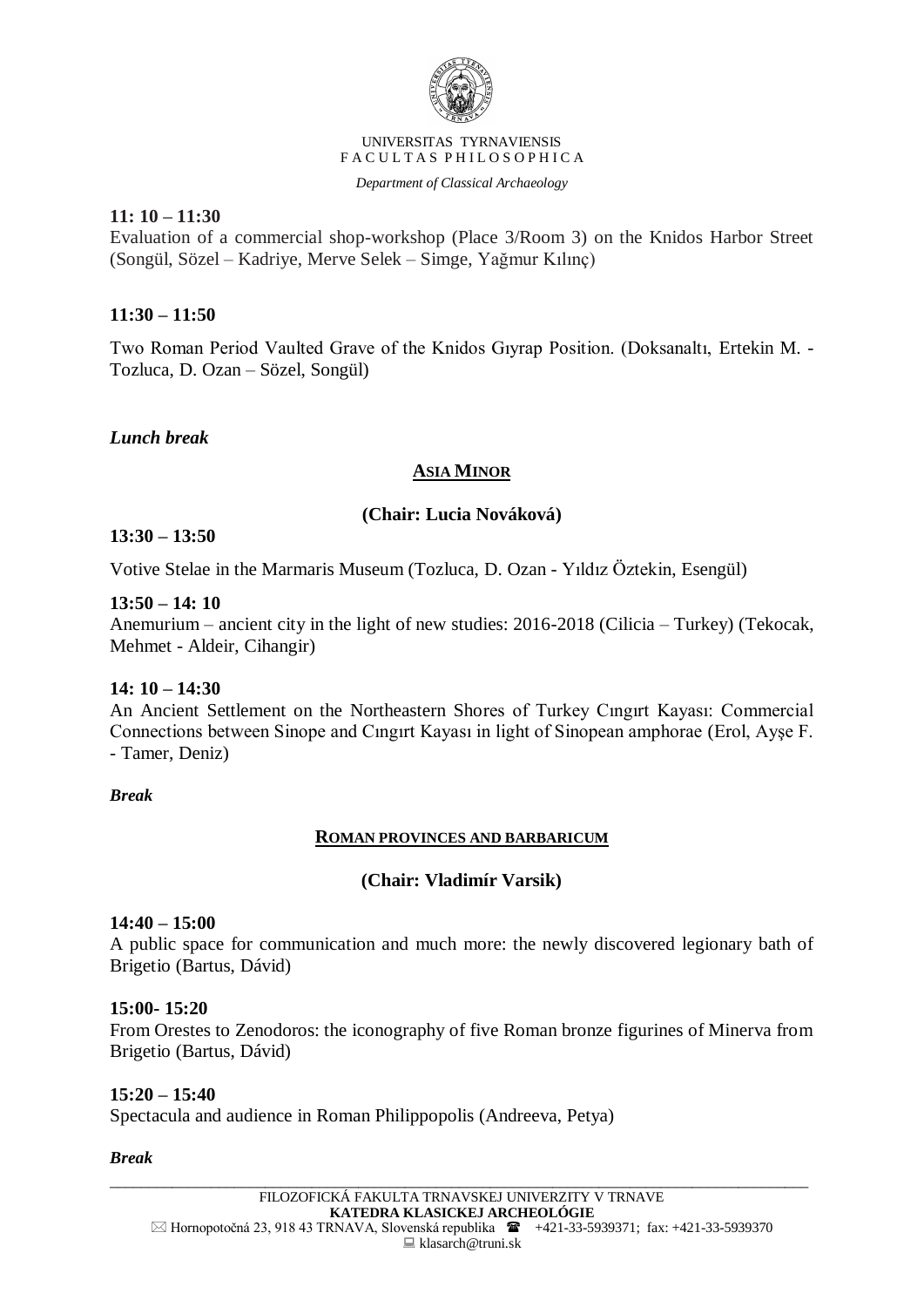

*Department of Classical Archaeology*

**16:00- 16:20** Spätantike Residenzen im Quadenland (Varsik, Vladimír)

**16:20 – 16:40** Imports and imitations: stamped pottery in the Sarmatian Barbaricum (Szebenyi, Tamás)

**16:40 – 17:00** An "unknown" Illyrian city (Dyczek, Piotr)

**Discussion**

**Poster session**

# **23rd October 2021 (Saturday)**

# **Barbaricum**

# **(Chair: David Bartus)**

## **9:30 – 9:50**

Graphite, an attractive raw material of the La Tène period in the territory of Slovakia (Březinová, Gertrúda - Gere, Marek)

#### **09:50 – 10:10**

Deposition of Roman period artefacts in the vicinity of roads and water sources in the northern part of the Boskovice Furrow – hypotheses and preliminary conclusions (Jílek, Jan – Lanta, Martin –Vích, David)

#### **10:10 – 10:30**

Forgotten Roman-Dacian bowl from a warrior's burial in Ciosny (central Poland) (Lubomira Tyszler)

# **10:30 – 10:50**

The empire of Marbod – creation, extent, fall (Olędzki, Marek –Tyszler, Lubomira)

*Break*

# **ETRURIA, NEAR EAST AND EGYPT**

# **(Chair: Fatma Erol)**

#### **11: 00 – 11:20** Paths of bucchero wares between Northern Etruria and Etruria Padana (Rašlová, Kristína)

**11: 20 – 11:40**

\_\_\_\_\_\_\_\_\_\_\_\_\_\_\_\_\_\_\_\_\_\_\_\_\_\_\_\_\_\_\_\_\_\_\_\_\_\_\_\_\_\_\_\_\_\_\_\_\_\_\_\_\_\_\_\_\_\_\_\_\_\_\_\_\_\_\_\_\_\_\_\_\_\_\_\_\_\_\_\_\_\_\_\_\_\_\_\_\_\_